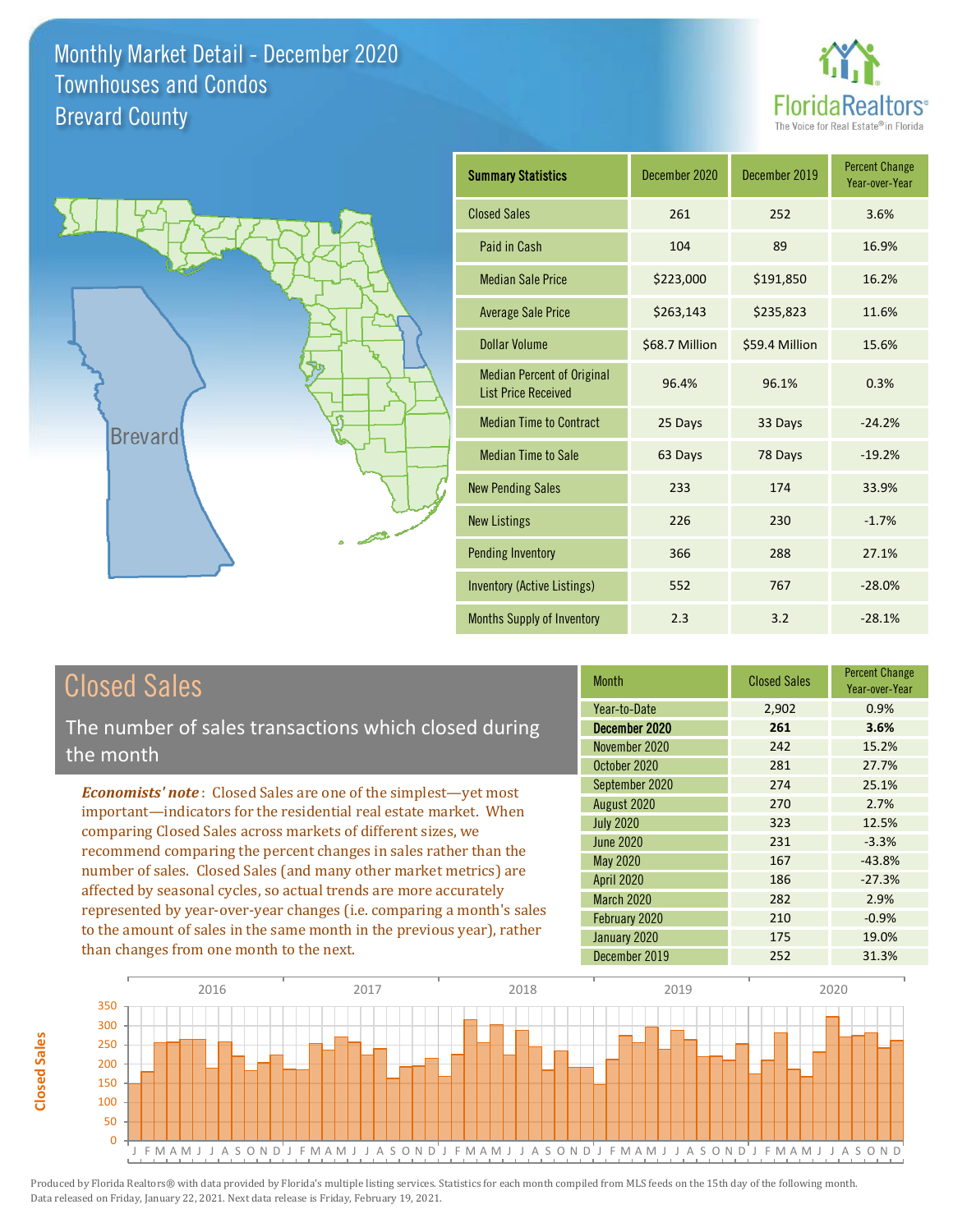this statistic should be interpreted with care.



89 -17.6%

#### September 2020 Month Cash Sales Percent Change Year-over-Year December 2020 **104 16.9%** November 2020 100 100 23.5% October 2020 124 124 19.2% Year-to-Date 1,274 -0.1% 135 -2.2% 118 55.3% August 2020 112 -8.2% May 2020 74 -46.0% July 2020 **147** 20.5% June 2020 **115** 15.0% *Economists' note* : Cash Sales can be a useful indicator of the extent to which investors are participating in the market. Why? Investors are far more likely to have the funds to purchase a home available up front, whereas the typical homebuyer requires a mortgage or some other form of financing. There are, of course, many possible exceptions, so April 2020 68 -41.4% March 2020 Cash Sales The number of Closed Sales during the month in which buyers exclusively paid in cash

February 2020



# Cash Sales as a Percentage of Closed Sales

The percentage of Closed Sales during the month which were Cash Sales

*Economists' note* : This statistic is simply another way of viewing Cash Sales. The remaining percentages of Closed Sales (i.e. those not paid fully in cash) each month involved some sort of financing, such as mortgages, owner/seller financing, assumed loans, etc.

| <b>Month</b>      | <b>Percent of Closed</b><br>Sales Paid in Cash | <b>Percent Change</b><br>Year-over-Year |
|-------------------|------------------------------------------------|-----------------------------------------|
| Year-to-Date      | 43.9%                                          | $-0.9%$                                 |
| December 2020     | 39.8%                                          | 12.7%                                   |
| November 2020     | 41.3%                                          | 7.0%                                    |
| October 2020      | 44.1%                                          | $-6.8%$                                 |
| September 2020    | 43.1%                                          | 24.2%                                   |
| August 2020       | 41.5%                                          | $-10.6%$                                |
| <b>July 2020</b>  | 45.5%                                          | 7.1%                                    |
| <b>June 2020</b>  | 49.8%                                          | 19.1%                                   |
| <b>May 2020</b>   | 44.3%                                          | $-3.9%$                                 |
| <b>April 2020</b> | 36.6%                                          | $-19.2%$                                |
| March 2020        | 47.9%                                          | $-5.0%$                                 |
| February 2020     | 42.4%                                          | $-16.7%$                                |
| January 2020      | 50.3%                                          | $-9.9%$                                 |
| December 2019     | 35.3%                                          | $-22.9%$                                |

January 2020 88 7.3%

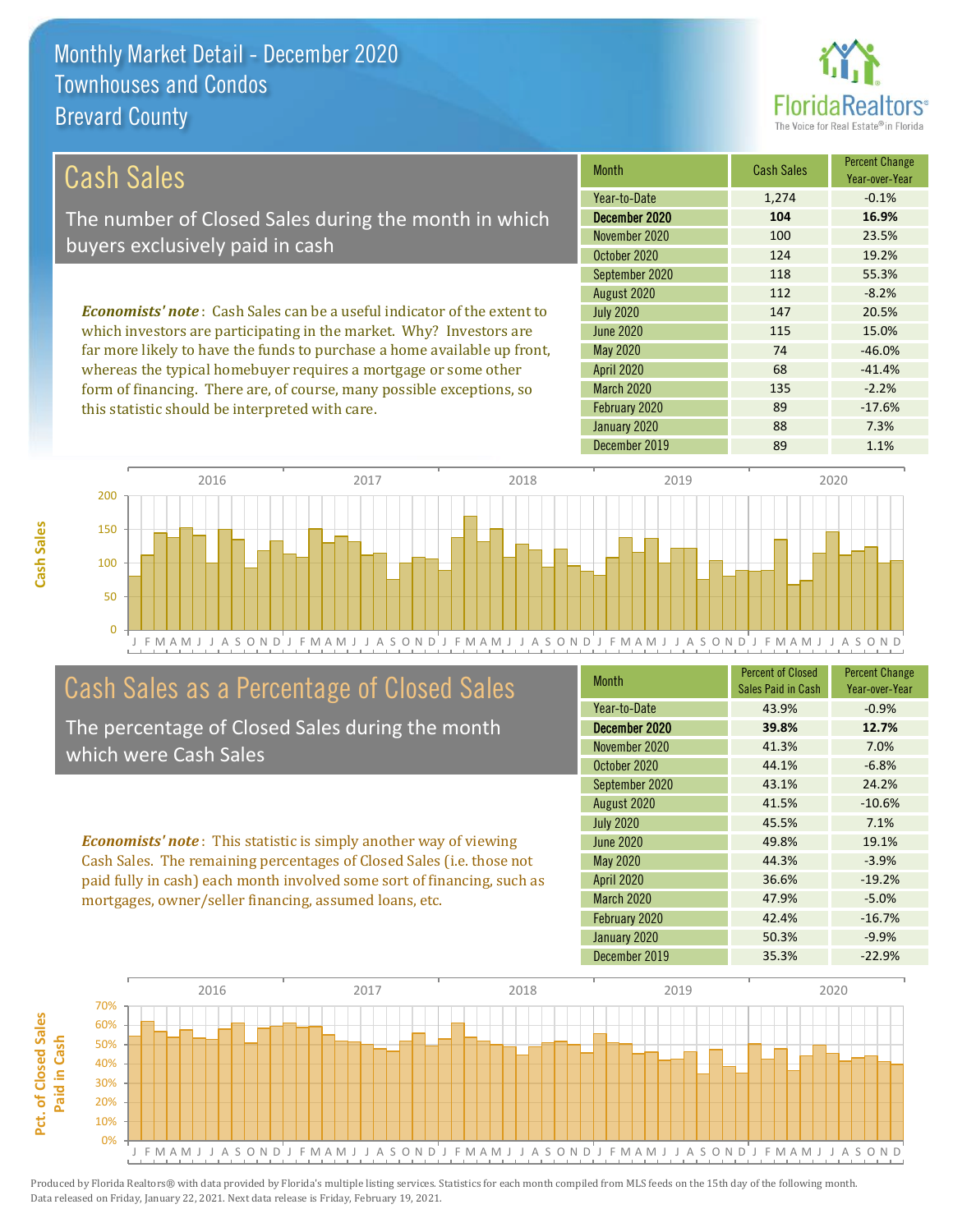

## Median Sale Price

The median sale price reported for the month (i.e. 50% of sales were above and 50% of sales were below)

*Economists' note* : Median Sale Price is our preferred summary statistic for price activity because, unlike Average Sale Price, Median Sale Price is not sensitive to high sale prices for small numbers of homes that may not be characteristic of the market area. Keep in mind that median price trends over time are not always solely caused by changes in the general value of local real estate. Median sale price only reflects the values of the homes that *sold* each month, and the mix of the types of homes that sell can change over time.

| <b>Month</b>      | <b>Median Sale Price</b> | <b>Percent Change</b><br>Year-over-Year |
|-------------------|--------------------------|-----------------------------------------|
| Year-to-Date      | \$210,000                | 13.1%                                   |
| December 2020     | \$223,000                | 16.2%                                   |
| November 2020     | \$236,000                | 21.0%                                   |
| October 2020      | \$213,000                | 15.1%                                   |
| September 2020    | \$190,000                | $-5.0%$                                 |
| August 2020       | \$222,750                | 20.4%                                   |
| <b>July 2020</b>  | \$215,000                | 17.5%                                   |
| <b>June 2020</b>  | \$217,500                | 8.8%                                    |
| May 2020          | \$168,000                | $-10.2%$                                |
| <b>April 2020</b> | \$214,950                | 23.9%                                   |
| March 2020        | \$205,000                | 10.8%                                   |
| February 2020     | \$210,750                | 21.5%                                   |
| January 2020      | \$170,000                | 0.4%                                    |
| December 2019     | \$191,850                | 3.7%                                    |



## Average Sale Price

The average sale price reported for the month (i.e. total sales in dollars divided by the number of sales)

*Economists' note* : Usually, we prefer Median Sale Price over Average Sale Price as a summary statistic for home prices. However, Average Sale Price does have its uses—particularly when it is analyzed alongside the Median Sale Price. For one, the relative difference between the two statistics can provide some insight into the market for higher-end homes in an area.

| <b>Month</b>      | <b>Average Sale Price</b> | <b>Percent Change</b><br>Year-over-Year |
|-------------------|---------------------------|-----------------------------------------|
| Year-to-Date      | \$252,582                 | 12.0%                                   |
| December 2020     | \$263,143                 | 11.6%                                   |
| November 2020     | \$292,248                 | 27.7%                                   |
| October 2020      | \$260,515                 | 21.3%                                   |
| September 2020    | \$229,411                 | 2.2%                                    |
| August 2020       | \$260,285                 | 18.2%                                   |
| <b>July 2020</b>  | \$262,836                 | 23.5%                                   |
| <b>June 2020</b>  | \$266,487                 | 7.8%                                    |
| May 2020          | \$204,612                 | $-13.4%$                                |
| <b>April 2020</b> | \$234,684                 | 2.7%                                    |
| March 2020        | \$268,049                 | 17.2%                                   |
| February 2020     | \$246,197                 | 15.3%                                   |
| January 2020      | \$203,898                 | $-0.5%$                                 |
| December 2019     | \$235,823                 | 11.1%                                   |



**Median Sale Price**

**Median Sale Price**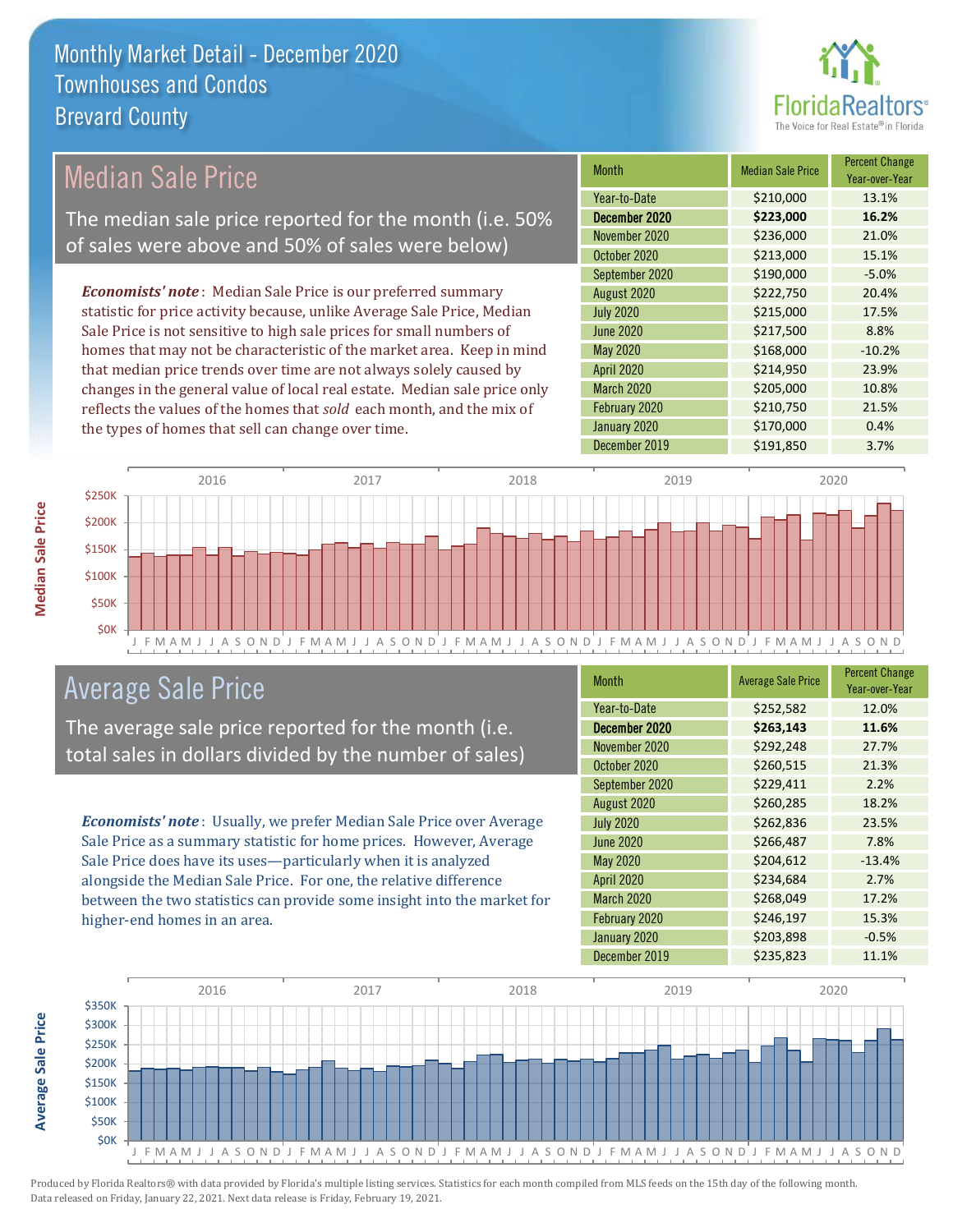

## ollar Volume

The sum of the sale prices for all sales which closed during the month

*Economists' note* : Dollar Volume is simply the sum of all sale prices in a given time period, and can quickly be calculated by multiplying Closed Sales by Average Sale Price. It is a strong indicator of the health of the real estate industry in a market, and is of particular interest to real estate professionals, investors, analysts, and government agencies. Potential home sellers and home buyers, on the other hand, will likely be better served by paying attention to trends in the two components of Dollar Volume (i.e. sales and prices) individually.

| <b>Month</b>      | <b>Dollar Volume</b> | <b>Percent Change</b><br>Year-over-Year |
|-------------------|----------------------|-----------------------------------------|
| Year-to-Date      | \$733.0 Million      | 13.0%                                   |
| December 2020     | \$68.7 Million       | 15.6%                                   |
| November 2020     | \$70.7 Million       | 47.2%                                   |
| October 2020      | \$73.2 Million       | 54.9%                                   |
| September 2020    | \$62.9 Million       | 27.9%                                   |
| August 2020       | \$70.3 Million       | 21.3%                                   |
| <b>July 2020</b>  | \$84.9 Million       | 39.0%                                   |
| <b>June 2020</b>  | \$61.6 Million       | 4.2%                                    |
| May 2020          | \$34.2 Million       | $-51.3%$                                |
| <b>April 2020</b> | \$43.7 Million       | $-25.4%$                                |
| March 2020        | \$75.6 Million       | 20.6%                                   |
| February 2020     | \$51.7 Million       | 14.3%                                   |
| January 2020      | \$35.7 Million       | 18.4%                                   |
| December 2019     | \$59.4 Million       | 45.8%                                   |



# Median Percent of Original List Price Received

The median of the sale price (as a percentage of the original list price) across all properties selling during the month

*Economists' note* : The Median Percent of Original List Price Received is useful as an indicator of market recovery, since it typically rises as buyers realize that the market may be moving away from them and they need to match the selling price (or better it) in order to get a contract on the house. This is usually the last measure to indicate a market has shifted from down to up, so it is what we would call a *lagging* indicator.

| Month             | Med. Pct. of Orig.<br><b>List Price Received</b> | <b>Percent Change</b><br>Year-over-Year |
|-------------------|--------------------------------------------------|-----------------------------------------|
| Year-to-Date      | 96.2%                                            | 0.7%                                    |
| December 2020     | 96.4%                                            | 0.3%                                    |
| November 2020     | 97.0%                                            | 2.1%                                    |
| October 2020      | 96.8%                                            | 1.4%                                    |
| September 2020    | 96.5%                                            | 0.9%                                    |
| August 2020       | 95.7%                                            | 1.1%                                    |
| <b>July 2020</b>  | 96.1%                                            | 0.5%                                    |
| <b>June 2020</b>  | 95.7%                                            | $-0.2%$                                 |
| <b>May 2020</b>   | 95.7%                                            | 0.3%                                    |
| <b>April 2020</b> | 95.9%                                            | 0.3%                                    |
| <b>March 2020</b> | 96.0%                                            | 0.8%                                    |
| February 2020     | 96.3%                                            | 1.0%                                    |
| January 2020      | 95.7%                                            | 0.2%                                    |
| December 2019     | 96.1%                                            | 1.5%                                    |

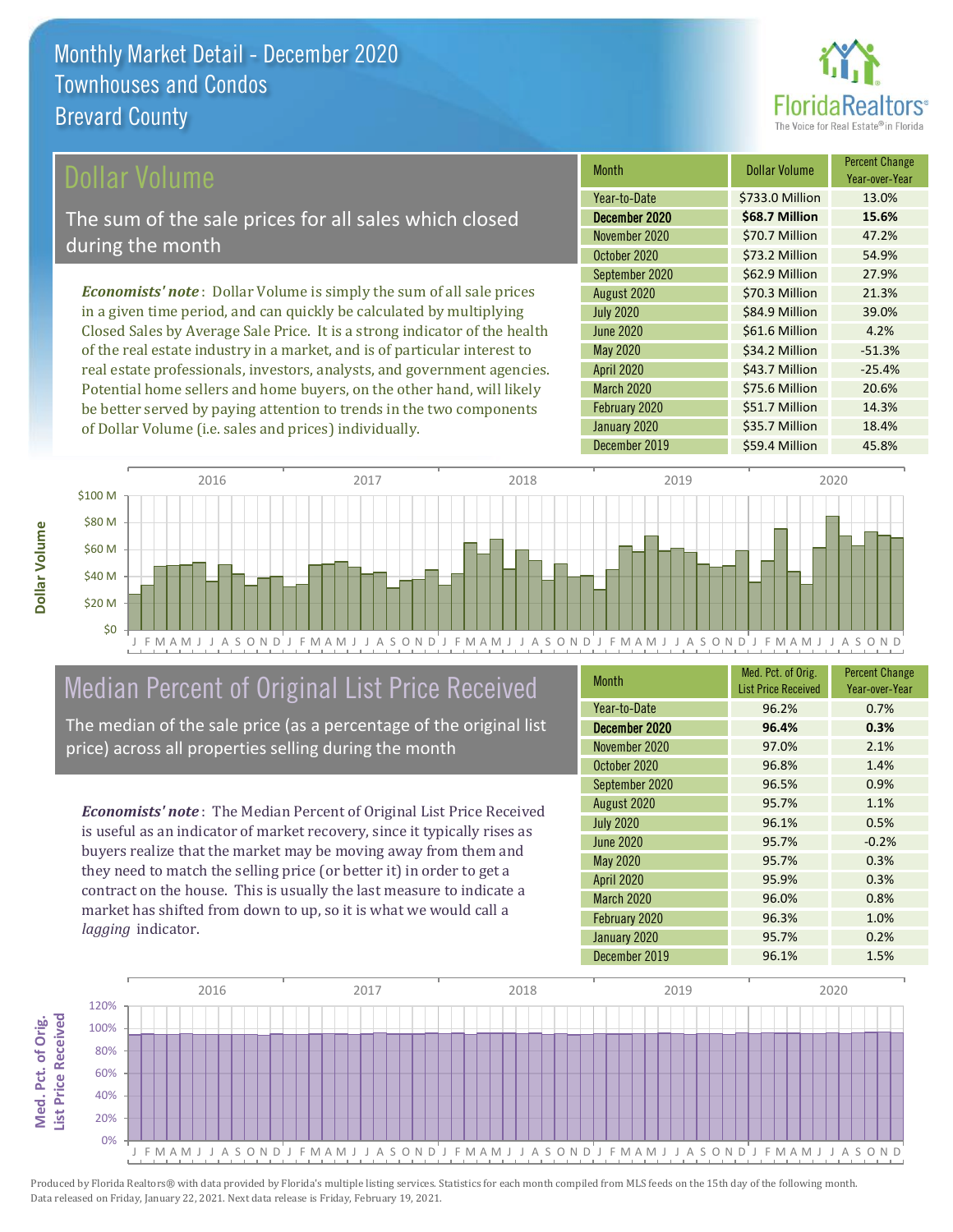

## Median Time to Contract

The median number of days between the listing date and contract date for all Closed Sales during the month

*Economists' note* : Like Time to Sale, Time to Contract is a measure of the length of the home selling process calculated for sales which closed during the month. The difference is that Time to Contract measures the number of days between the initial listing of a property and the signing of the contract which eventually led to the closing of the sale. When the gap between Median Time to Contract and Median Time to Sale grows, it is usually a sign of longer closing times and/or declining numbers of cash sales.

| <b>Month</b>      | <b>Median Time to</b><br>Contract | <b>Percent Change</b><br>Year-over-Year |
|-------------------|-----------------------------------|-----------------------------------------|
| Year-to-Date      | 30 Days                           | $-30.2%$                                |
| December 2020     | 25 Days                           | $-24.2%$                                |
| November 2020     | 21 Days                           | $-44.7%$                                |
| October 2020      | 20 Days                           | $-57.4%$                                |
| September 2020    | 28 Days                           | $-41.7%$                                |
| August 2020       | 28 Days                           | $-44.0%$                                |
| <b>July 2020</b>  | 46 Days                           | 4.5%                                    |
| <b>June 2020</b>  | 43 Days                           | 26.5%                                   |
| <b>May 2020</b>   | 37 Days                           | $-7.5%$                                 |
| <b>April 2020</b> | 26 Days                           | $-49.0%$                                |
| <b>March 2020</b> | 30 Days                           | $-33.3%$                                |
| February 2020     | 49 Days                           | 0.0%                                    |
| January 2020      | 37 Days                           | 5.7%                                    |
| December 2019     | 33 Days                           | $-23.3%$                                |



## Median Time to Sale

**Median Time to** 

**Median Time to** 

The median number of days between the listing date and closing date for all Closed Sales during the month

*Economists' note* : Time to Sale is a measure of the length of the home selling process, calculated as the number of days between the initial listing of a property and the closing of the sale. *Median* Time to Sale is the amount of time the "middle" property selling this month was on the market. That is, 50% of homes selling this month took *less* time to sell, and 50% of homes took *more* time to sell. Median Time to Sale gives a more accurate picture than Average Time to Sale, which can be skewed upward by small numbers of properties taking an abnormally long time to sell.

| <b>Month</b>      | <b>Median Time to Sale</b> | <b>Percent Change</b><br>Year-over-Year |
|-------------------|----------------------------|-----------------------------------------|
| Year-to-Date      | 70 Days                    | $-12.5%$                                |
| December 2020     | 63 Days                    | $-19.2%$                                |
| November 2020     | 64 Days                    | $-20.0%$                                |
| October 2020      | 57 Days                    | $-31.3%$                                |
| September 2020    | 64 Days                    | $-30.4%$                                |
| August 2020       | 71 Days                    | $-12.3%$                                |
| <b>July 2020</b>  | 85 Days                    | 6.3%                                    |
| June 2020         | 84 Days                    | 15.1%                                   |
| <b>May 2020</b>   | 67 Days                    | $-11.8%$                                |
| <b>April 2020</b> | 72 Days                    | $-13.3%$                                |
| <b>March 2020</b> | 69 Days                    | $-11.5%$                                |
| February 2020     | 88 Days                    | 8.6%                                    |
| January 2020      | 75 Days                    | 1.4%                                    |
| December 2019     | 78 Days                    | 0.0%                                    |

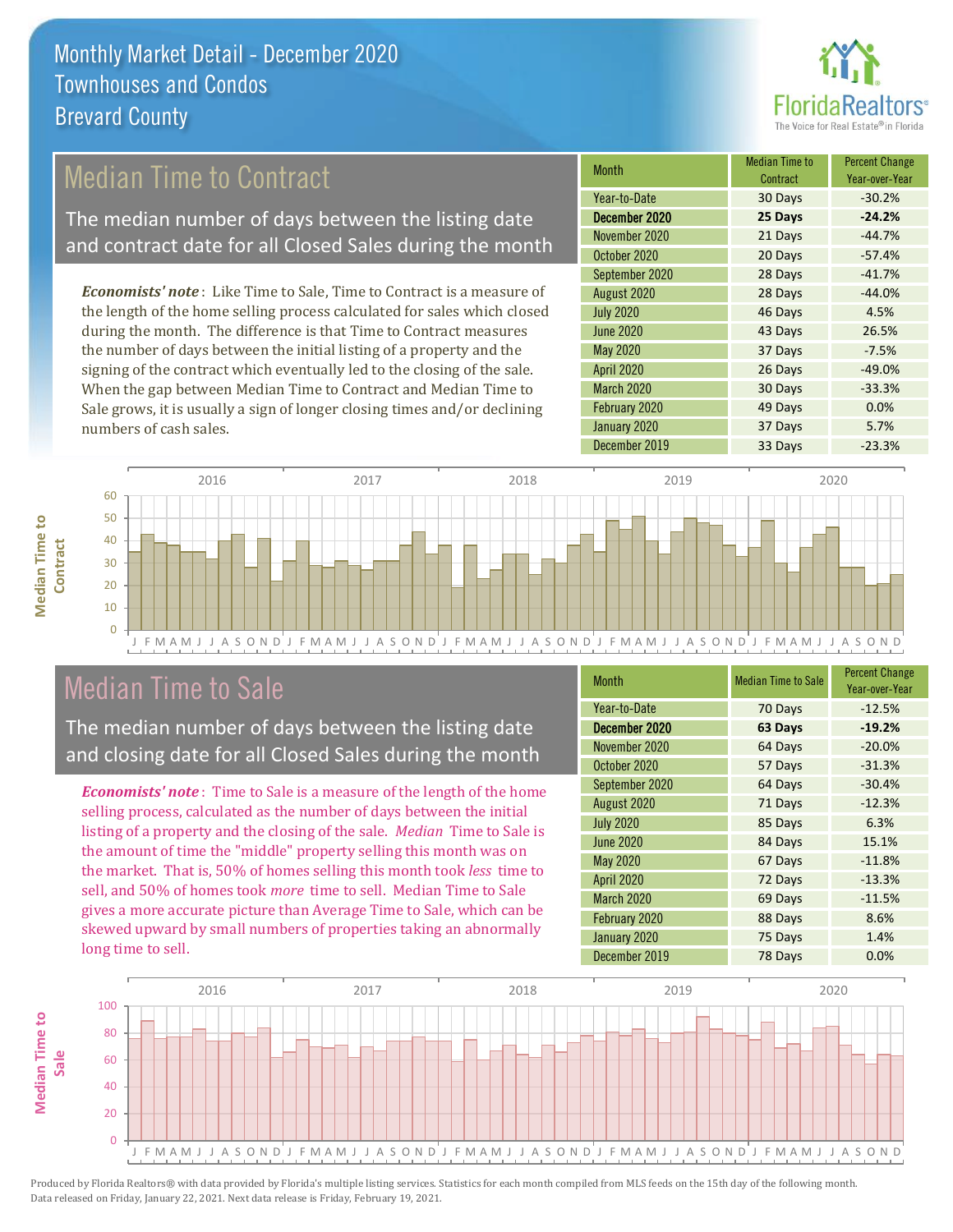

#### *Economists' note* : Because of the typical length of time it takes for a sale to close, economists consider Pending Sales to be a decent indicator of potential future Closed Sales. It is important to bear in mind, however, that not all Pending Sales will be closed successfully. So, the effectiveness of Pending Sales as a future indicator of Closed Sales is susceptible to changes in market conditions such as the Month New Pending Sales Percent Change Year-over-Year December 2020 **233 33.9%** Year-to-Date 3,211 3.1% May 2020 268 -1.1% November 2020 **245** -1.2% October 2020 291 291 9.0% July 2020 310 310 3.3% June 2020 329 329 11.1% September 2020 255 23.8% August 2020 335 24.5% April 2020 159 159 -43.0% March 2020 210 210 -26.3% New Pending Sales The number of listed properties that went under contract during the month



# New Listings

distressed properties for sale.

The number of properties put onto the market during the month

availability of financing for homebuyers and the inventory of

*Economists' note* : New Listings tend to rise in delayed response to increasing prices, so they are often seen as a lagging indicator of market health. As prices rise, potential sellers raise their estimations of value—and in the most recent cycle, rising prices have freed up many potential sellers who were previously underwater on their mortgages. Note that in our calculations, we take care to not include properties that were recently taken off the market and quickly relisted, since these are not really *new* listings.

| <b>Month</b>      | <b>New Listings</b> | <b>Percent Change</b><br>Year-over-Year |
|-------------------|---------------------|-----------------------------------------|
| Year-to-Date      | 3,374               | $-6.1%$                                 |
| December 2020     | 226                 | $-1.7%$                                 |
| November 2020     | 292                 | 3.9%                                    |
| October 2020      | 289                 | $-10.8%$                                |
| September 2020    | 253                 | 16.6%                                   |
| August 2020       | 326                 | 14.8%                                   |
| <b>July 2020</b>  | 286                 | 1.4%                                    |
| <b>June 2020</b>  | 258                 | $-23.4%$                                |
| May 2020          | 302                 | $-8.8%$                                 |
| <b>April 2020</b> | 203                 | $-34.3%$                                |
| March 2020        | 298                 | $-4.8%$                                 |
| February 2020     | 292                 | $-5.8%$                                 |
| January 2020      | 349                 | $-6.7%$                                 |
| December 2019     | 230                 | 8.5%                                    |

February 2020 286 4.8% January 2020 290 17.9%



Produced by Florida Realtors® with data provided by Florida's multiple listing services. Statistics for each month compiled from MLS feeds on the 15th day of the following month. Data released on Friday, January 22, 2021. Next data release is Friday, February 19, 2021.

**New Listings**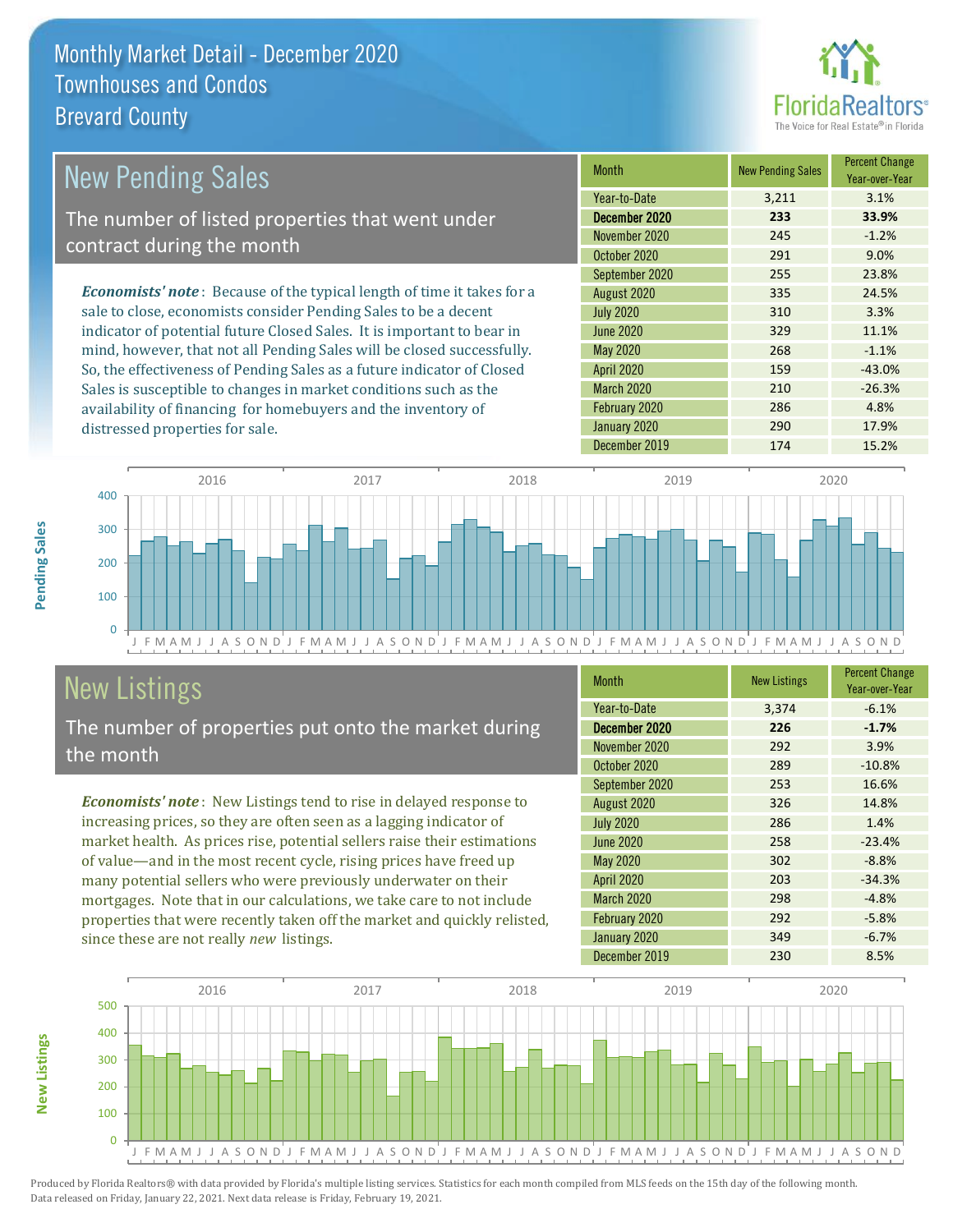

# Inventory (Active Listings) The number of property listings active at the end of

*Economists' note* : There are a number of ways to define and calculate Inventory. Our method is to simply count the number of active listings on the last day of the month, and hold this number to compare with the same month the following year. Inventory rises when New Listings are outpacing the number of listings that go off-market (regardless of whether they actually sell). Likewise, it falls when New Listings aren't keeping up with the rate at which homes are going off-market.

| <b>Month</b>             | Inventory | <b>Percent Change</b><br>Year-over-Year |
|--------------------------|-----------|-----------------------------------------|
| <b>YTD (Monthly Avg)</b> | 697       | $-19.8%$                                |
| December 2020            | 552       | $-28.0%$                                |
| November 2020            | 588       | $-26.9%$                                |
| October 2020             | 564       | $-30.1%$                                |
| September 2020           | 584       | $-26.7%$                                |
| August 2020              | 624       | $-23.8%$                                |
| <b>July 2020</b>         | 654       | $-23.3%$                                |
| <b>June 2020</b>         | 689       | $-22.4%$                                |
| May 2020                 | 801       | $-11.8%$                                |
| <b>April 2020</b>        | 827       | $-8.3%$                                 |
| March 2020               | 852       | $-8.5%$                                 |
| February 2020            | 810       | $-16.2%$                                |
| January 2020             | 824       | $-16.7%$                                |
| December 2019            | 767       | $-15.2%$                                |



# Months Supply of Inventory

An estimate of the number of months it will take to deplete the current Inventory given recent sales rates

*Economists' note* : MSI is a useful indicator of market conditions. The benchmark for a balanced market (favoring neither buyer nor seller) is 5.5 months of inventory. Anything higher is traditionally a buyers' market, and anything lower is a sellers' market. There is no single accepted way of calculating MSI. A common method is to divide current Inventory by the most recent month's Closed Sales count, but this count is a usually poor predictor of future Closed Sales due to seasonal cycles. To eliminate seasonal effects, we use the 12-month average of monthly Closed Sales instead.

| <b>Month</b>             | <b>Months Supply</b> | <b>Percent Change</b><br>Year-over-Year |
|--------------------------|----------------------|-----------------------------------------|
| <b>YTD (Monthly Avg)</b> | 3.0                  | $-21.1%$                                |
| December 2020            | 2.3                  | $-28.1%$                                |
| November 2020            | 2.4                  | $-29.4%$                                |
| October 2020             | 2.4                  | $-31.4%$                                |
| September 2020           | 2.5                  | $-26.5%$                                |
| August 2020              | 2.7                  | $-22.9%$                                |
| <b>July 2020</b>         | 2.9                  | $-21.6%$                                |
| <b>June 2020</b>         | 3.1                  | $-20.5%$                                |
| <b>May 2020</b>          | 3.5                  | $-12.5%$                                |
| <b>April 2020</b>        | 3.5                  | $-10.3%$                                |
| March 2020               | 3.5                  | $-14.6%$                                |
| February 2020            | 3.3                  | $-21.4%$                                |
| January 2020             | 3.4                  | $-19.0%$                                |
| December 2019            | 3.2                  | $-15.8%$                                |



Produced by Florida Realtors® with data provided by Florida's multiple listing services. Statistics for each month compiled from MLS feeds on the 15th day of the following month. Data released on Friday, January 22, 2021. Next data release is Friday, February 19, 2021.

the month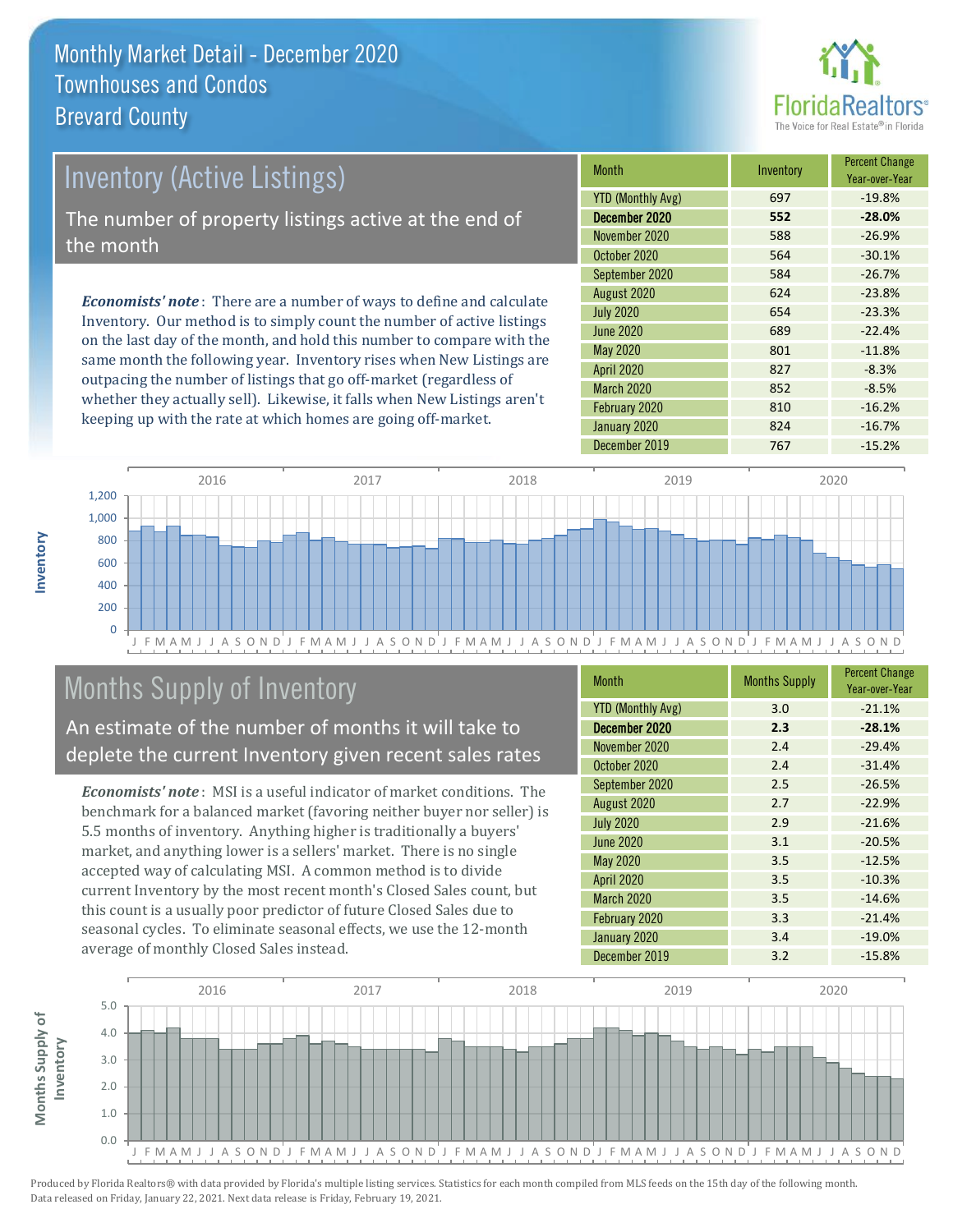

#### *Economists' note:* Closed Sales are one of the simplest—yet most important—indicators for the residential real estate market. When comparing Closed Sales across markets of different sizes, we recommend comparing the percent changes in sales rather than the number of sales. Closed Sales (and many other market metrics) are affected by seasonal cycles, so actual trends are more accurately represented by year-over-year changes (i.e. comparing a month's sales to the amount of sales in the same month in the previous year), rather than changes from one month to the next. \$1,000,000 or more 1 0.0% \$250,000 - \$299,999 32 28.0% \$300,000 - \$399,999 46 109.1% \$400,000 - \$599,999 26 18.2% \$600,000 - \$999,999 10 0.0% \$150,000 - \$199,999 43 -17.3% \$200,000 - \$249,999 37 0.0%  $$100,000 - $149,999$  46 -4.2% Sale Price Closed Sales Percent Change Year-over-Year Less than \$50,000 1 1 N/A  $$50,000 - $99,999$  19  $-45.7\%$ December 2019 December 2020 60 Closed Sales by Sale Price The number of sales transactions which closed during the month



## Median Time to Contract by Sale Price The median number of days between the listing date and contract date for all Closed Sales during the month

*Economists' note* : Like Time to Sale, Time to Contract is a measure of the length of the home selling process calculated for sales which closed during the month. The difference is that Time to Contract measures the number of days between the initial listing of a property and the signing of the contract which eventually led to the closing of the sale. When the gap between Median Time to Contract and Median Time to Sale grows, it is usually a sign of longer closing times and/or declining numbers of cash sales.

| <b>Sale Price</b>     | <b>Median Time to</b><br>Contract | <b>Percent Change</b><br>Year-over-Year |
|-----------------------|-----------------------------------|-----------------------------------------|
| Less than \$50,000    | 6 Days                            | N/A                                     |
| \$50,000 - \$99,999   | 32 Days                           | 88.2%                                   |
| \$100,000 - \$149,999 | 22 Days                           | $-24.1%$                                |
| $$150,000 - $199,999$ | 30 Days                           | 0.0%                                    |
| \$200,000 - \$249,999 | 10 Days                           | $-54.5%$                                |
| \$250,000 - \$299,999 | 32 Days                           | $-53.6%$                                |
| \$300,000 - \$399,999 | 38 Days                           | $-70.8%$                                |
| \$400,000 - \$599,999 | 37 Days                           | $-26.0%$                                |
| \$600,000 - \$999,999 | 29 Days                           | $-78.2%$                                |
| \$1,000,000 or more   | 0 Days                            | $-100.0\%$                              |

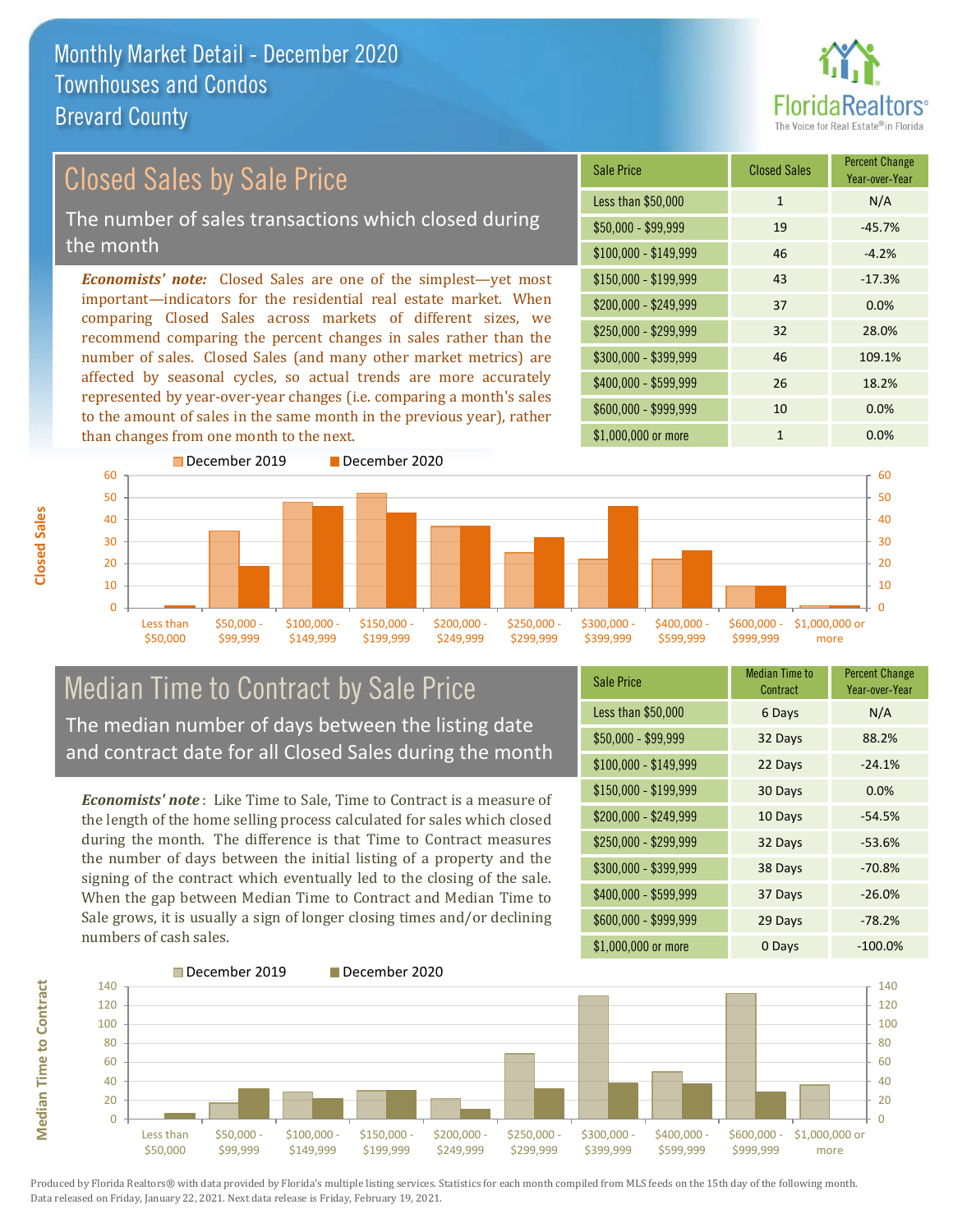

# New Listings by Initial Listing Price

The number of properties put onto the market during the month

*Economists' note:* New Listings tend to rise in delayed response to increasing prices, so they are often seen as a lagging indicator of market health. As prices rise, potential sellers raise their estimations of value—and in the most recent cycle, rising prices have freed up many potential sellers who were previously underwater on their mortgages. Note that in our calculations, we take care to not include properties that were recently taken off the market and quickly relisted, since these are not really *new* listings.

| <b>Initial Listing Price</b> | <b>New Listings</b> | <b>Percent Change</b><br>Year-over-Year |
|------------------------------|---------------------|-----------------------------------------|
| Less than \$50,000           | $\mathbf{1}$        | $-66.7%$                                |
| $$50,000 - $99,999$          | 13                  | $-40.9%$                                |
| $$100,000 - $149,999$        | 42                  | 27.3%                                   |
| $$150,000 - $199,999$        | 44                  | 25.7%                                   |
| \$200,000 - \$249,999        | 27                  | 3.8%                                    |
| \$250,000 - \$299,999        | 18                  | $-5.3%$                                 |
| \$300,000 - \$399,999        | 46                  | 39.4%                                   |
| \$400,000 - \$599,999        | 26                  | 4.0%                                    |
| \$600,000 - \$999,999        | 8                   | $-38.5%$                                |
| \$1,000,000 or more          | 1                   | $-95.2%$                                |



**Inventory**



## Inventory by Current Listing Price The number of property listings active at the end of the month

*Economists' note* : There are a number of ways to define and calculate Inventory. Our method is to simply count the number of active listings on the last day of the month, and hold this number to compare with the same month the following year. Inventory rises when New Listings are outpacing the number of listings that go off-market (regardless of whether they actually sell). Likewise, it falls when New Listings aren't keeping up with the rate at which homes are going off-market.

| <b>Current Listing Price</b> | Inventory | <b>Percent Change</b><br>Year-over-Year |
|------------------------------|-----------|-----------------------------------------|
| Less than \$50,000           | 0         | N/A                                     |
| $$50,000 - $99,999$          | 30        | $-37.5%$                                |
| $$100,000 - $149,999$        | 66        | $-34.7%$                                |
| $$150,000 - $199,999$        | 69        | $-33.0%$                                |
| \$200,000 - \$249,999        | 57        | $-13.6%$                                |
| \$250,000 - \$299,999        | 51        | $-34.6%$                                |
| \$300,000 - \$399,999        | 121       | $-5.5%$                                 |
| \$400,000 - \$599,999        | 89        | $-37.8%$                                |
| \$600,000 - \$999,999        | 41        | $-43.1%$                                |
| \$1,000,000 or more          | 28        | $0.0\%$                                 |